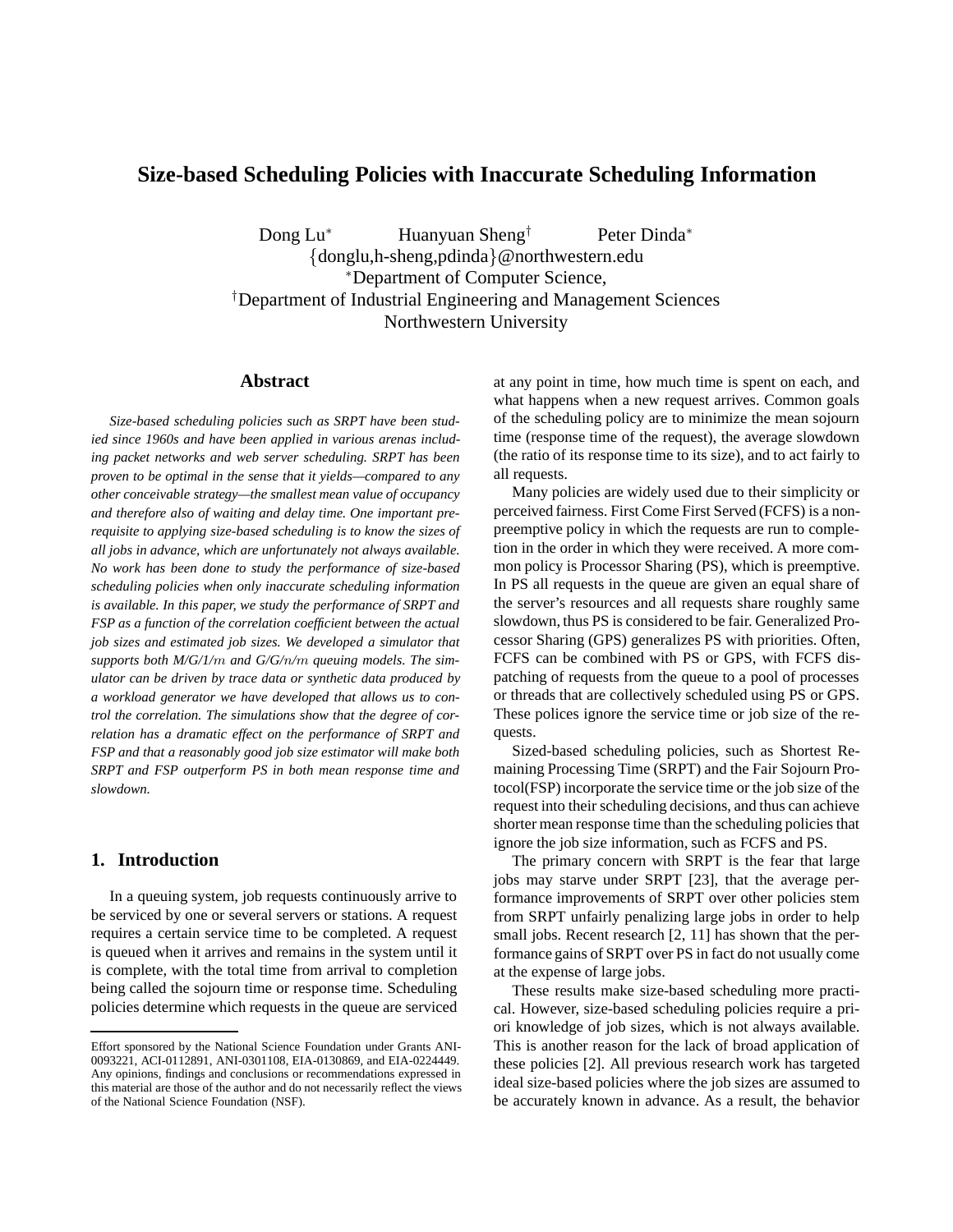of size-based scheduling policies with inaccurate scheduling information is largely unknown. This paper is the first work to address the question.

The rest of the paper is organized as follows. We talk about related work in Section 2. In Section 3, we describe our simulation setup and introduce a useful random number generator algorithm that allows us to control the correlation between two random number series. Next, we show simulation results on performance in Section 4, and fairness results in Section 5. We conclude with two new applications of size-based scheduling policies in Section 6 that would be made possible given reasonably accurate job size estimators.

## **2. Related work**

SRPT has been studied since the 1960s. Schrage first derived the expression for the response time in an M/G/1 queue [19]. For a general queuing system  $(G/G/1)$  Schrage proved in 1968 that SRPT is optimal in the sense that it yields—compared to any other conceivable strategy the smallest mean value of occupancy and therefore also of waiting and delay time [18]. Schassberger obtained the steady state appearance of the M/G/1 queue with SRPT policy in 1990. Perera studied the variance of delay time in  $M/G/1/SRPT$  queuing systems and concluded that the variance is lower than FIFO and LIFO [16]. Bux introduced the SRPT principle into packet networks [4] in 1983.

Recently, SRPT [2, 21, 12, 11, 10] and FSP [10] have received much attention in the context of connection scheduling at web servers. Bansal, et al proved theoretically that the degree of unfairness under SRPT is surprisingly small assuming an M/G/1 queuing model and heavy-tailed job size distribution [2]. Gong, et al further investigated the fairness issues of SRPT through simulation [11] and confirmed the theoretical results regarding the asymptotic convergence of scheduling policies with respect to slowdown [13]. Harchol-Balter, et al prototyped SRPT scheduling on Apache web server and their evaluation showed the superiority of SRPT over PS [12] in terms of mean response time. To further improve the fairness of SRPT scheduling, Friedman, et al proposed Fair Sojourn Protocol (FSP) that combined SRPT with PS to trade off fairness with performance [10]. They concluded that FSP is both efficient in a strong sense (similar to SRPT), and fair, in the sense of guaranteeing that it weakly outperforms processor sharing (PS) for every job on any sample path.

All the previous research on size-based scheduling assumes accurate knowledge of job sizes a priori, which is not obtainable in many cases. To the best of our knowledge, no work has been done to characterize size-based policies with inaccurate scheduling information. Furthermore, most theoretical work assumes the M/G/1 queuing model due to its analytical simplicity. However, many computer systems

are better modeled with a  $G/G/n/m$  queuing model, where both job arrival and job size distribution are not Poisson, and there are *n* servers serving a queue with limited capacity m. A web server is an example. Previous research [15, 9] has shown that Poisson processes are valid only for modeling the arrival of user-initiated TCP sessions such as the arrival of TELNET connections and FTP connections. HTTP arrivals are not Poisson. Previous work [9] pointed out that the aggregated interarrival times of HTTP requests can be modeled with a heavy-tailed Weibull distribution.

There has been significant work on the  $G/G/n$  queuing model, and only the most closely related papers are listed here. Tabet-Aouel, et al gave analytic approximations for the mean sojourn time of  $P(P \ge 2)$  priority classes in a stable G/G/c/PR queue with general class interarrival and service time distributions and  $c$  ( $c \geq 2$ ) parallel servers under pre-emptive resume (PR) scheduling [22]. Boxma, et al considered a G/G/1 queue in which the service time distribution and/or the interarrival time distribution has a heavy tail, i.e., a tail behavior like  $t^{-v}$  with  $1 \le v \le 2$ , such that the mean is finite but the variance is infinite. Depending on whether the service time distribution is heavier than that of the interarrival time distribution, they concluded that the stationary waiting time can be modeled as either a Kovalenko distribution or a negative exponential distribution [3]. However, we are unaware of any analytical results on  $G/G/n/m$  for SRPT or FSP scheduling in regimes where interarrival times and service times are heavy-tailed.

To characterize size-based policies with inaccurate scheduling information under more realistic queuing models such as  $G/G/n/m$ , we developed a simulator that can support PS, FSP, and SRPT in both  $M/G/1/m$ and  $G/G/n/m$ . The simulator operates on a trace of request arrivals, which can come either from real world traces or from a trace generator. The trace contains the request arrivals, the actual job sizes, and the estimated job sizes. Our trace generator allows us to control the correlation coefficient  $R$  between actual job size and estimated job size in a trace. Using the simulator and the trace generator, we study the mean response time and slowdown for SRPT and FSP scheduling policies with estimated job size information. Our simulation experiments with generated traces show that the performance of size-based policies is strongly related to the degree of correlation  $(R)$  between estimated job size and actual job size. For low values of  $R$ , these scheduling policies perform *worse* than PS, but given a reasonably good job size estimator, SRPT and FSP can outperform PS in both mean response time and slowdown.

### **3. Simulation setup**

In this section, we describe our performance metrics, simulator validation, synthetic trace generation and simu-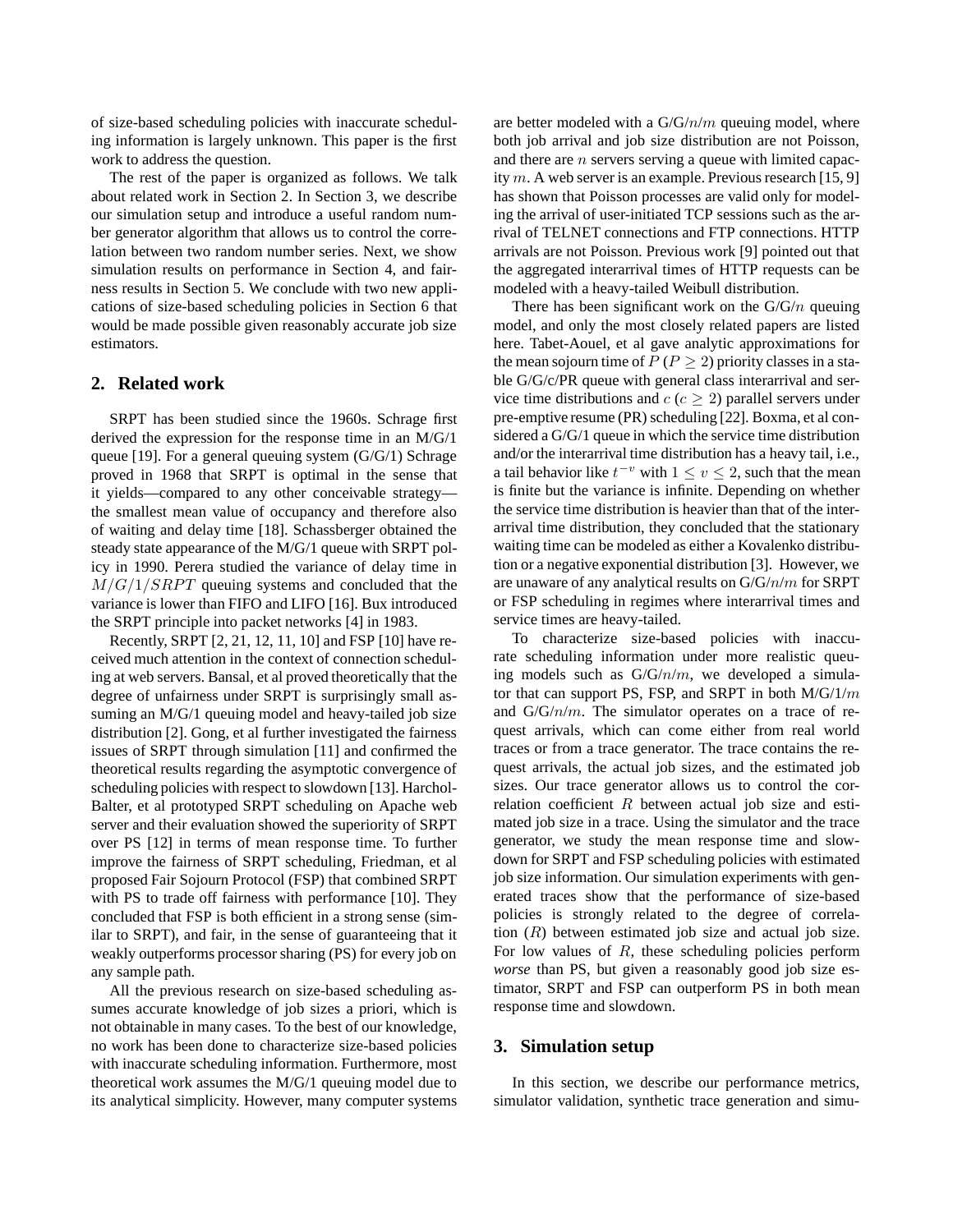| <b>Scheduling Policy</b> | Description                                                                                           |
|--------------------------|-------------------------------------------------------------------------------------------------------|
| <b>PS</b>                | Processor Sharing scheduling policy.                                                                  |
| <b>SRPT</b>              | Ideal Shortest Remaining Processing Time scheduler, job sizes are known accurately a priori.          |
|                          | The scheduler always choose the job with the shortest remaining size to serve first.                  |
| <b>SRPT-E</b>            | Shortest Remaining Processing Time scheduler that uses estimated job sizes as scheduling information. |
|                          | The scheduler always chooses a job with the estimated shortest remaining size to serve first.         |
| <b>FSP</b>               | Ideal Fair Sojourn Protocol                                                                           |
| FSP-E                    | Fair Sojourn Protocol that uses estimated job sizes as scheduling information.                        |

**Figure 1. Scheduling policies used in the paper.**

| Queuing Model | Description                                                                           |
|---------------|---------------------------------------------------------------------------------------|
| M/G/1/m       | Poisson arrival process; General job size distribution (Pareto and Weibull);          |
|               | Single server ; Limited queue capacity $m$ .                                          |
| G/G/n/m       | General arrival process (Pareto and Weibull); General job size distribution (Pareto); |
|               | $n$ servers ; Limited queue capacity $m$ .                                            |

lation parameters.

Throughout the paper, we refer to the scheduling policies as listed in Figure 1, and the queuing models used as listed in Figure 2.

We set up the simulations driven by our synthetic traces to investigate how the degree of the correlation  $(R)$  between actual job size and estimated job size affects the performance of SRPT-E and FSP-E, where estimated job size is used as scheduling information, and compare them with a size-oblivious policy (PS), ideal SRPT, and FSP where actual job sizes are assumed to be known a priori.

Using the standard definition [19], we define the *load* on the queuing system as mean arrival rate divided by mean service rate throughout the rest of the paper. Unless otherwise stated, we fixed the load to be 0.9, making the queuing system reasonably heavily loaded.

## **3.1. Performance metrics**

Our performance metrics are the mean response time and slowdown.

- Mean response time: Response time refers to the time span between a job's arrival at and departure from the server. It is also known as sojourn time or turn around time. Mean response time has been used as a primary performance metric in queuing theory [19, 2, 11].
- Slowdown: Using the definition introduced by Bansal and Harchol-Balter [2], we define slowdown of a job as the ratio of its response time to its size (or service time). Slowdown is also referred to as normalized response time [2]. This metric is important because it reflects how long a job waits in the system relative to its

size, thus helps to evaluate unfairness. Under a fair policy like PS, all jobs experience the same slowdown.

## **3.2. Simulator**

Our simulator supports both  $M/G/1/m$  and  $G/G/n/m$ queuing systems. It is driven by a trace in which each request contains the arrival time, actual job size, and estimated job size. We use synthetic traces generated with interarrival times from exponential and bounded Pareto distributions, actual job sizes from bounded Pareto distributions, and estimated job sizes also from bounded Paretos. In the synthetic traces, we directly control the correlation, R, between actual size and estimated size, as described later. Throughout the rest of the paper each simulation is repeated 20 times and we present the average.

Similar to Bansal and Harchol-Balter's work [2], we concentrate on  $M/G/1/m$  queuing model for the simulations presented in this paper. Simulations with  $G/G/n/m$  queuing model show similar trends and the details can be found in our technical report [14]. Figure 4 shows the parameters of the bounded Pareto distributions used for the simulations shown in the rest of the paper. We used identical bounded Pareto distributions for both estimated job size and actual job size distributions as shown in Figure 2.

We validated our simulator by:

- Assuring that Little's law is never violated on each run, using effective arrival rate as appropriate for limited queue capacity.
- Repeating the simulations described in Friedman and Henderson's FSP paper [10]. We got nearly identical results under FSP, SRPT, and PS policies.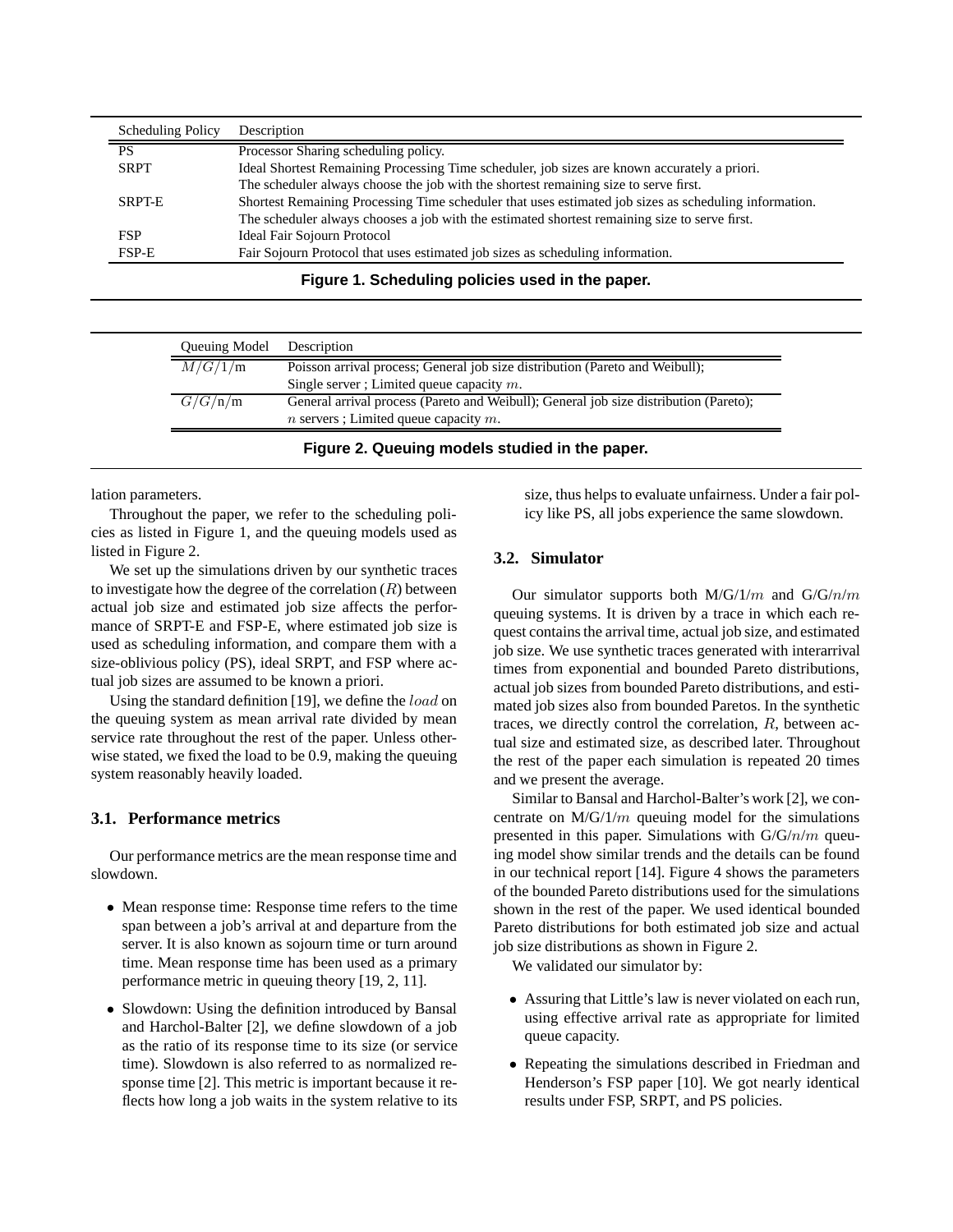• Comparing our simulation results with the analytic results of Bansal and Harchol-Balter's SRPT fairness paper [2]. Our simulation results are qualitatively consistent with theirs.

#### **3.3. Controlling** R **in synthetic traces**

Given some parametric distribution, e.g. exponential, and a target correlation coefficient  $R$ , we generate pairs of random numbers where each number of the pair is chosen from its required distribution and where the two numbers of the pair are correlated to degree  $R$ . To do this, we use a simplified Normal-To-Anything (NORTA) method. The basic ideas and proofs behind NORTA were developed by Cario and Nelson [5]. Given the distributions dis*estimatedsize* and dis*actualsize*, our target correlation coefficient R and our sample size  $N$ , the following algorithm generates  $N$  pairs:

- 1 Set  $\rho = R$
- 2 Generate two independent random numbers  $x_1, x_2 \sim N(0, 1).$
- 3 let  $y_1 = x_1, y_2 = \rho \times x_1 + \sqrt{(1 \rho^2)} \times x_2$
- 4 let  $u_1 = NormCDF(y_1, 0, 1),$  $u_2 = NormCDF(y_2, 0, 1)$  where  $NormCDF(y_i, 0, 1)$ is the CDF value of a standard normal distribution at y*<sup>i</sup>* for  $i = 1, 2$ . It can be shown that  $u_i$  ∼  $U[0, 1], i = 1, 2$
- 5 let  $estimated size = F_{dis_{estimated size}}^{-1}(u_1)$ ,  $actualsize = F_{dis_{actualsize}}^{-1}(u_2)$  where  $F_{dis_{estimatedsize}}$ , F*disactualsize* are the CDFs of our desired distributions for estimated size and actual size respectively.  $F_{dis}^{-1}$  is the inverse of F*dis*.
- 6 Repeat steps 2-5  $N$  times generating  $N$  pairs  $\{ (estimated size_j, actual size_j) \}.$ { $estimated size_j, j = 1, \ldots, N$ } and  $\{actualsize_j, j = 1, \ldots, N\}$  are two correlated random numbers each following their own distributions.
- 7 Compute the correlation coefficient of {estimatedsize*<sup>j</sup>*},  ${[actualsize_j]}$  and call it  $\rho_{temp}$ . If  $\rho_{temp} > R$ , then decrease  $\rho$  and go to step 2. If  $\rho_{temp} < R$ , then increase  $\rho$ and go to step 2. If  $\rho_{temp} \approx R$  then stop.

Figure 3 gives some examples of estimated size/actual size pairs generated for different values of R.

To show the correctness of this algorithm, we can try following analysis: First, it is easy to see that  $y_1, y_2 \sim$  $N(0, 1)$  and  $u_1, u_2 \sim U[0, 1]$ , thus *estimatedsize* ∼ dis*estimatedsize* and actualsize <sup>∼</sup> dis*actualsize*. Second, it can be shown that  $y_1$  is correlated with  $y_2$  and thus so is  $u_1$  with  $u_2$ . Intuitively it follows that  $\{estimated size_i\}$ and {actualsize*<sup>j</sup>*} are correlated as well. Cario and Nelson showed that (1)  $\rho_{temp}$  is a nondecreasing continuous function of  $\rho$ , and (2)  $\rho_{temp}$  and  $\rho$  share the same sign. These properties guarantee the termination of the above simplified NORTA algorithm and let us bound the values of  $R$  that can be achieved by NORTA. If we sample  $\rho$  from 0 to 1, we can estimate the range of  $\rho_{temp}$ , producing a set of sets of pairs, ordered with increasing  $R$  as a side effect. This is exactly



**Figure 3. Examples of generated estimated size/actual size pairs.**

how we generated correlated random pairs of file size and service time. Depending on the structures of different distributions,  $\rho_{temp}$  may not always take a full range of  $[0, 1]$ , which is why some of the results we show here have a restricted range of R.

In Section 4, we show the simulation results on mean response time. We study slowdown as a function of job size and correlation coefficient R in Section 5.

#### **4. Simulation results on mean response time**

To study the effects of the correlation  $R$  between actual job size and estimated job size on the performance of SRPT-E and FSP-E, we generated traces with controlled correlation as described in the previous section. We used bounded Pareto distributions for both actual job size and estimated job size. For the arrival process, we consider Poisson arrivals (exponential interarrival times), heavy tailed Pareto arrivals, and heavy tailed Weibull arrivals. For all the simulations of this section, the load (mean arrival rate divided by mean service rate) is 0.9, and the queue capacity is 5000. A single server is assumed. Multiple servers are similar to the single server case, hence the results are not shown here.

The scheduling policies used (SRPT, SRPT-E, FSP, FSP-E and PS) are described in Figure 1. Each graph data point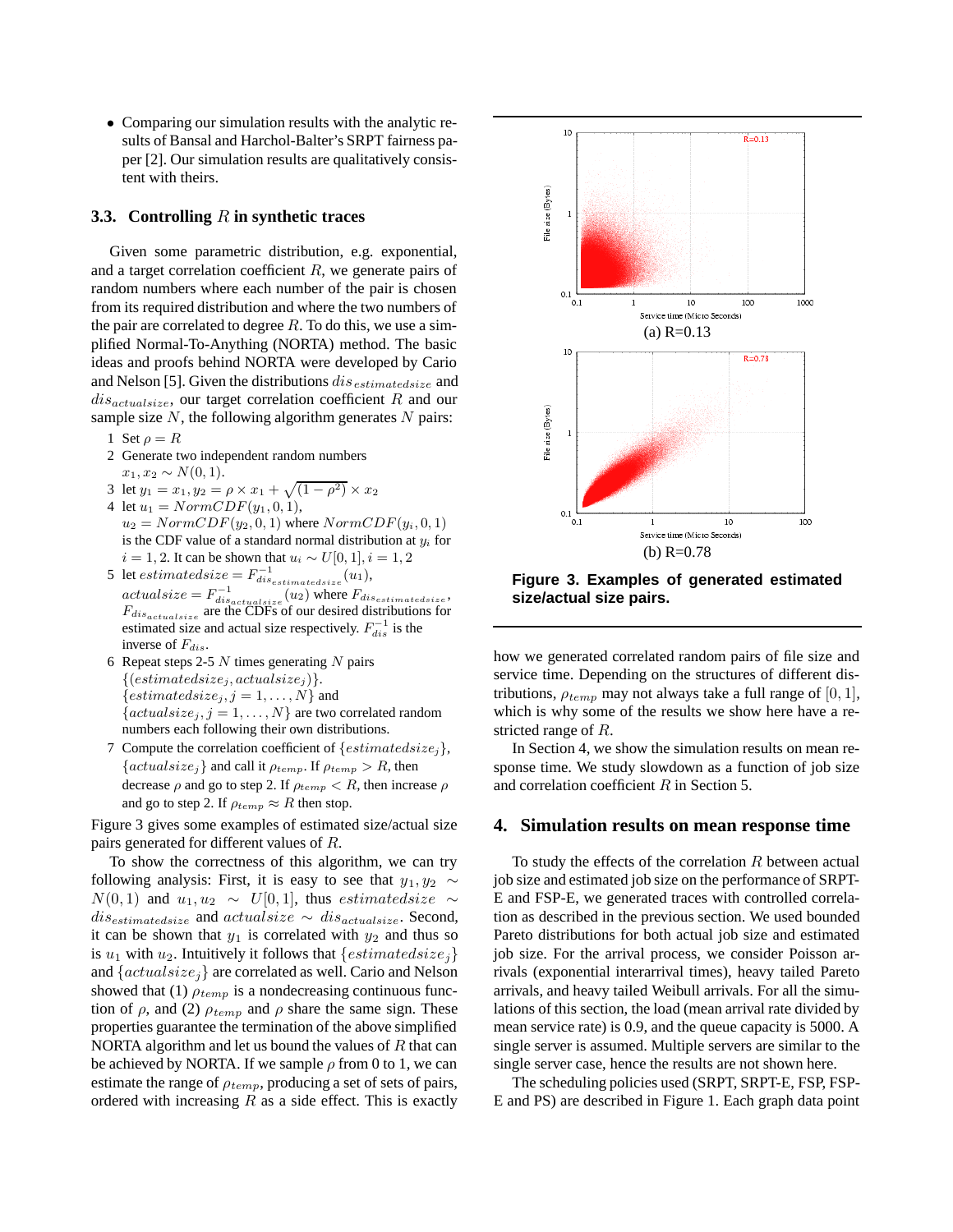|          |     | Lower bound Upper bound |     |
|----------|-----|-------------------------|-----|
| Job size | 2.0 | 0.1188                  | 10° |

**Figure 4. Parameters for Bounded Pareto Distribution.**



**Figure 5. Mean sojourn time versus** R**, synthetic traces, M/G/1/**m**, Pareto service times, Poisson arrivals.**

represents the average of 20 simulations, each of which has processed 0.5 million job requests.

Figure 5 shows the effects of  $R$  on the mean response time of different scheduling polices with a Poisson arrival process, corresponding to the M/G/1/m queuing model. The interarrival mean used to generate Poisson process is 0.264. Note that the Y axis is in log scale. Heavy-tailed Pareto and Weibull arrival process with the same job size distributions, corresponding to the  $G/G/1/m$  queuing model, show similar results and thus are omitted here.

As shown in Figure 5, SRPT-E results in lower mean response time than FSP-E does in most cases. The performance of SRPT-E and FSP-E increases quickly with increasing  $R$ . When  $R$  is very small, SRPT-E and FSP-E essentially behaves like a random scheduling policy, and it is worse than PS in mean response time. When  $R$  exceeds a threshold, SRPT-E and FSP-E performance exceed that of PS in both  $M/G/1/m$  and  $G/G/1/m$ . The threshold is about 0.7 in our simulations. We believe this threshold is a function of R and both distributions of job size and estimated job size. Beyond this point, SRPT-E and FSP-E's performance increases quickly with increasing  $R$ . The figure clearly shows that SRPT performance is strongly tied to  $R$ , even at high values of  $R$ . Improvements in estimating actual job size can dramatically improve SRPT and FSP for a wide range of R.

The lack of accurate job size information has been an important reason why SRPT is not widely deployed [2, 20]. Our simulations show that a reasonably good job size estimator is required for SRPT-E and FSP-E to outperform PS in terms of mean response time.

### **5. Simulation results on slowdown**

Fairness is one major concern when applying size-based scheduling policies such as SRPT in practice. Theoretical [2] and simulation [11] work has shown that the degree of unfairness under SRPT is very small. However, no work has been done to study the fairness issue when the scheduler doesn't have accurate job size information. Like previous work [2, 11, 10], we use slowdown as fairness metric.

We evaluate the slowdown of SRPT-E and FSP-E as a function of job size and the correlation coefficient  $R$ . Figures 6 through 11 show the slowdown versus the percentile of the job size distribution, with  $R$  increasing from 0.0224 to 0.9778. Note that the Y axis is in log scale in all these figures. The job sizes are categorized into 100 bins with each bin containing one percentile of the job size distribution. Again the load of system is 0.9.

From Figures 6 and 7, we can clearly see that both SRPT-E and FSP-E perform very poorly compared to PS when correlation is weak. This comes as no surprise because poor estimation of job sizes would render these policies almost equivalent to random scheduling. Much longer delays are imposed on jobs across the board. However, as the estimates improve, i.e. the increase of  $R$  values, the SRPT-E curve moves downward. It begins to outperform PS at  $R = 0.4022$  for small jobs. For SRPT-E at the level of  $R = 0.5366$ , jobs below the 30 percentile have lower slowdown than with PS. For FSP-E, at the level of  $R = 0.5366$ , the slowdown is close to that caused by PS.

When  $R$  increases to 0.7322, both SRPT-E and FSP-E perform better than PS in general. For SRPT-E, close to 93% of the jobs have slowdown smaller than that of PS, while for FSP-E, it appears that all jobs have lower slowdown than that of PS. When estimated size is highly correlated with actual job size, SPRT-E and FSP-E's performance closely resembles that of ideal SRPT and FSP (Figure 11). Note that in most cases, the performance of ideal SRPT and FSP is very close and not clearly distinguished in the figures.

Based on the simulation results in Section 4 and this section, it is clear that both the mean response time and slowdown of size-based policies heavily depend on the correlation between actual job sizes and estimated job sizes. Although SRPT-E has a lower mean response time than FSP-E, it causes larger slowdowns when the correlation coefficient is larger than about 0.7.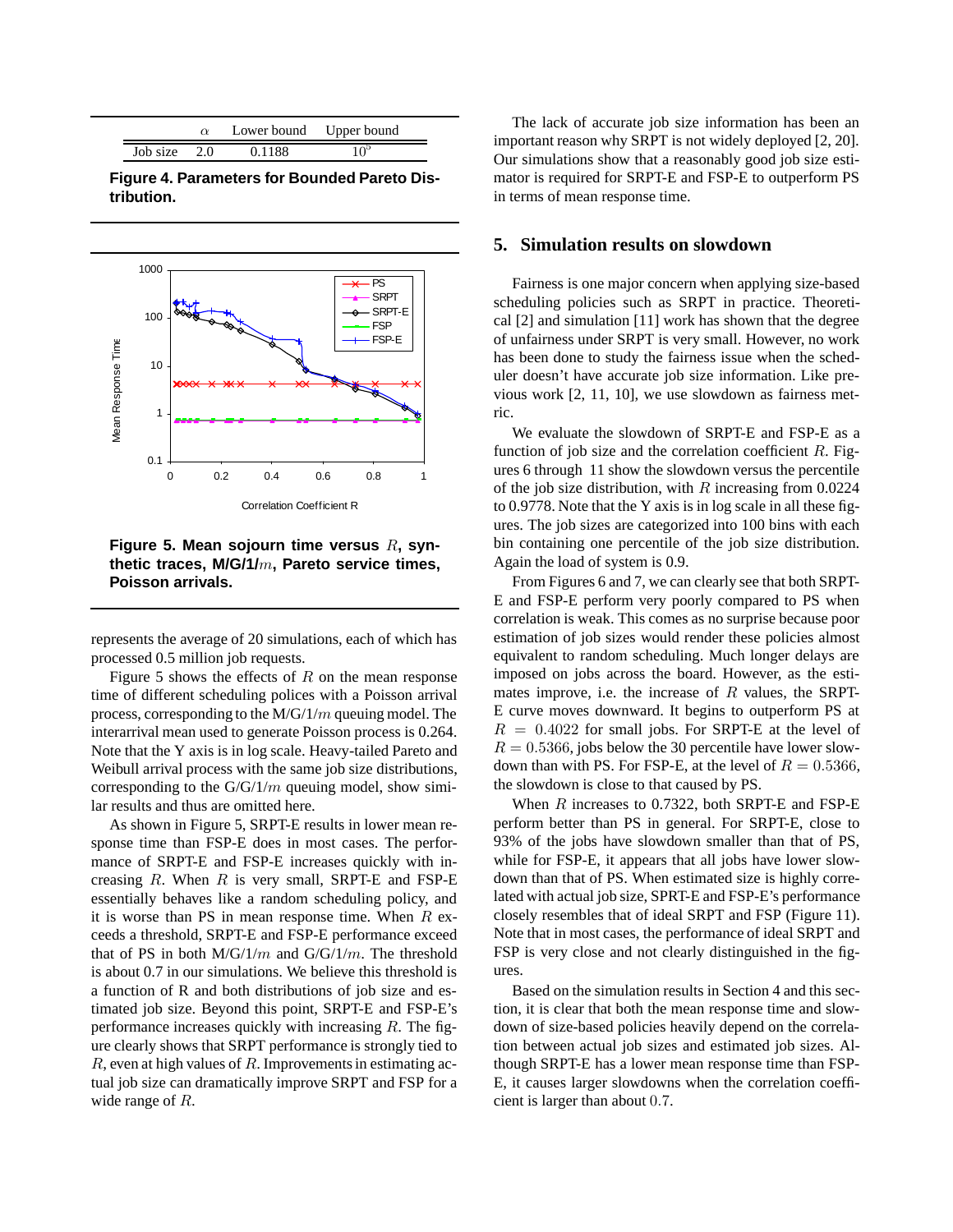

**Figure 6. Slowdown as a function of the percentile of the job size distribution. Synthetic traces, R = 0.0224, M/G/1/**m**, Pareto service times, Poisson arrivals.**



**Figure 8. Slowdown as a function of the percentile of the job size distribution. Synthetic traces, R = 0.4022, M/G/1/**m**, Pareto service times, Poisson arrivals.**



**centile of the job size distribution. Synthetic traces, R = 0.239, M/G/1/**m**, Pareto service times, Poisson arrivals.**

The simulations have clearly shown that high correlation between actual job sizes and estimated job sizes not only helps SRPT-E and FSP-E to reduce the mean response time, but also helps to achieve smaller slowdowns across various job sizes. More important than an accurate prediction for each job size is the order of the jobs in the queue they need only be ordered by their size. A reasonably good estimator will enable SRPT-E and FSP-E to outperform PS in both mean response time and slowdown.



**Figure 9. Slowdown as a function of the percentile of the job size distribution. Synthetic traces, R = 0.5366, M/G/1/**m**, Pareto service times, Poisson arrivals.**

## **6. New applications**

In this section, we describe two applications where the size-based policy could be successfully applied with a reasonably good job size estimator.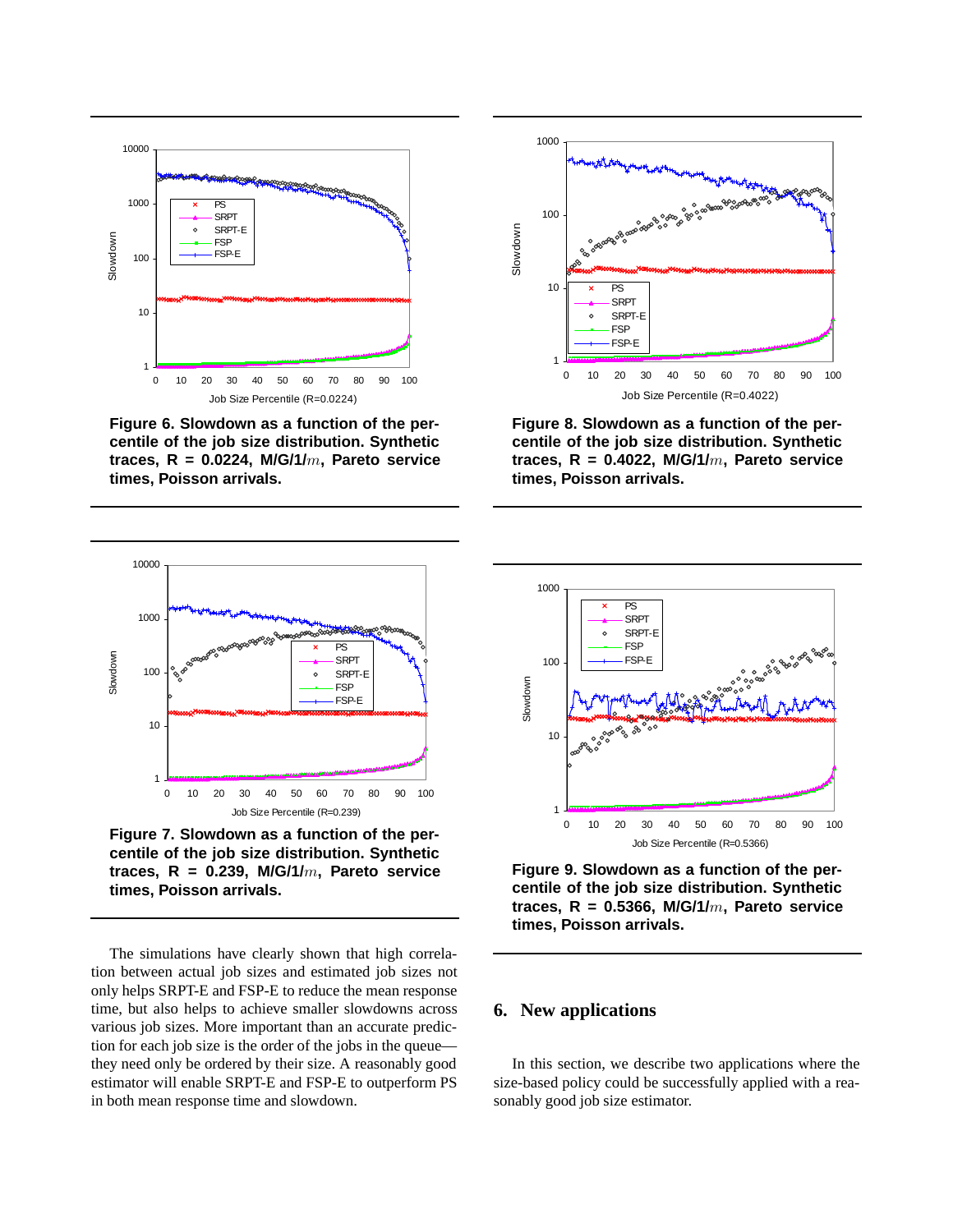

**Figure 10. Slowdown as a function of the percentile of the job size distribution. Synthetic traces, R = 0.7322, M/G/1/**m**, Pareto service times, Poisson arrivals.**



**Figure 11. Slowdown as a function of the percentile of the job size distribution. Synthetic traces, R = 0.9779, M/G/1/**m**, Pareto service times, Poisson arrivals.**

### **6.1. P2P server side scheduling**

Peer-to-Peer systems have grown significantly in popularity over the last few years. In the context of peer-topeer file sharing, research efforts have focused on routing, search, incentives, and a few other topics. But no one has looked at the server side scheduling problem except our own ongoing work [17].

The server side of current file sharing P2P applications such as Kazaa [1] is similar to a web server in that they both accept requests for files and send back the requested files. But there are significant differences between them from a scheduler's point of view. Requests to P2P nodes are typically a small chunk of the complete file, and the amount of data actually served is often a fraction of the request size. Therefore, the job sizes cannot be known a priori for the P2P application. Furthermore, while web servers can reasonably assume full control over resources, P2P applications are commonly configured with quite conservative upper bounds for each thread's resource consumption to minimize their impact on other applications.

To apply the SRPT-E or FSP-E scheduling policies in current P2P file sharing applications, we have to use estimated job sizes as scheduling information. Our work [17] shows that by using the requested data chunk size as the scheduling metric, we can get a mean response time that is only 30% of that of FCFS and 50% of that of PS. We are currently working on better job size estimators to further enhance the performance of the P2P applications.

#### **6.2. Network backup system scheduling**

Backups protect file systems form user errors, disk or other hardware failures, software errors that may corrupt the file system. The most common uses of backups are to restore files accidentally deleted by users and to recover from disk failures. As more and more data needs reliable and efficient backup, the backup techniques are becoming increasingly important.

Chervenak, et al [6] has shown that as the capacities of new storage devices continue to increase at a rate that is much faster than the speed of disk and type access, it will take increasing long to read the contents of a disk drive and write them to a backup device. Therefore, it is very important to improve the efficiency of backup systems.

Most current backup systems such as Amanda [8, 7] allow concurrent backups in a networked computing environment, where multiple file systems are backed up in parallel to one or more backup systems. A network backup system is similar to a web server in that they both transfer a large number of files between multiple machines via network. However, unlike a web server, a network backup system doesn't know the job sizes a priori because of the use of the incremental backup scheme, which copies only those files that have been created or modified since a previous backup. Furthermore, incremental backup schemes that compute and store file differences are the extreme case, where job size is not known until after completion.

If SRPT or FSP scheduling can be applied on network backup systems, the mean response time could be lowered. However, because the job sizes cannot be obtained in advance, estimated job sizes have to be used for scheduling.